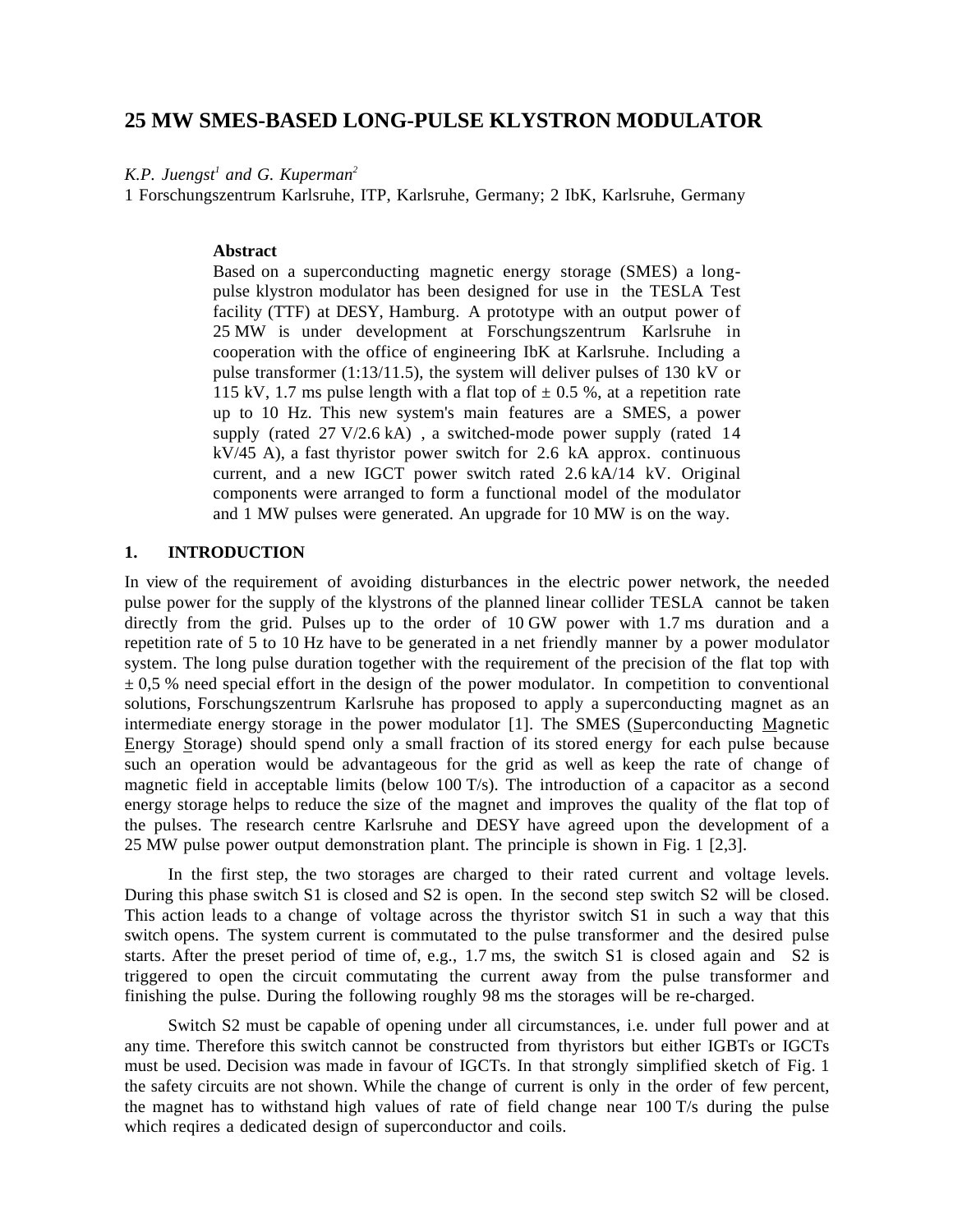

Fig. 1 Simplified Circuit of the 25 MW SMES Power Modulator (SMES 237 kJ, Capacitor 43 kJ, switch 1: Thyristors, switch 2: IGCT's

# **2. DESIGN**

Thought to serve as a variable system, one of the requirements to be achieved was the option to supply either two conventional 5 MW RF-power klystrons or one 10 MW RF-power multi-beam klystron. The total power was determined by the two conventional klystrons plus some margin and was set to 25 MW. The differing operating voltages of 130 kV for the conventional klystrons and 115 kV for the multi-beam klystron are taken into account by two secondary options of the pulse transformer which can operate at 1:13 or 1:11.5 ratios. The amount of stored energy and its partition among the two storages is a matter of optimization taking into account the technical requirement and the prospective cost share. Here we have chosen about 237 kJ in the magnet and 43 kJ in the capacitor but this ratio is not necessarily fixed for future plants.

The system is the first of its kind and therefore most of the components needed considerable development. The switched mode technique was chosen to develop the power supply for 14 kV/45 A to charge the capacitor. For the main two power switches with fast thyristors and the rather new IGCTs development steps have been reqired. A dedicated safety system was developed. The magnet design took into account the contradicting needs for very good cooling and high voltage requirements.

The modulator consists of following subsystems:

- § Superconducting Magnetic Energy Storage (SMES)
- § Capacitive Energy Storage
- § High Voltage Power Supply for Charging the Capacitive Energy Storage
- § Low Voltage/High Current Power Supply for Charging the SMES
- § Power Pulse Former
- § Control Unit

Further, a pulse transformer and a 100 m medium voltage/high current cable for the connection of modulator and pulse transformer placed in the accelerator tunnel are part of the modulator under construction . The safety system will be discussed elsewhere.

### **2.1 Specifications of the 25 MW SMES Power Pulse Modulator**

After having listed details of the major parts of the modulator, in this paragraph the specifications of the modulator system are presented. The paragraph is split into the two operation modes "multibeam klystron" and "two 5 MW klystrons".

### *2.1.1 Operation with 10 MW RF Power Klystron*

For the operation of a multibeam, 10 MW klystron roughly 17 MW pulse power are required, i.e.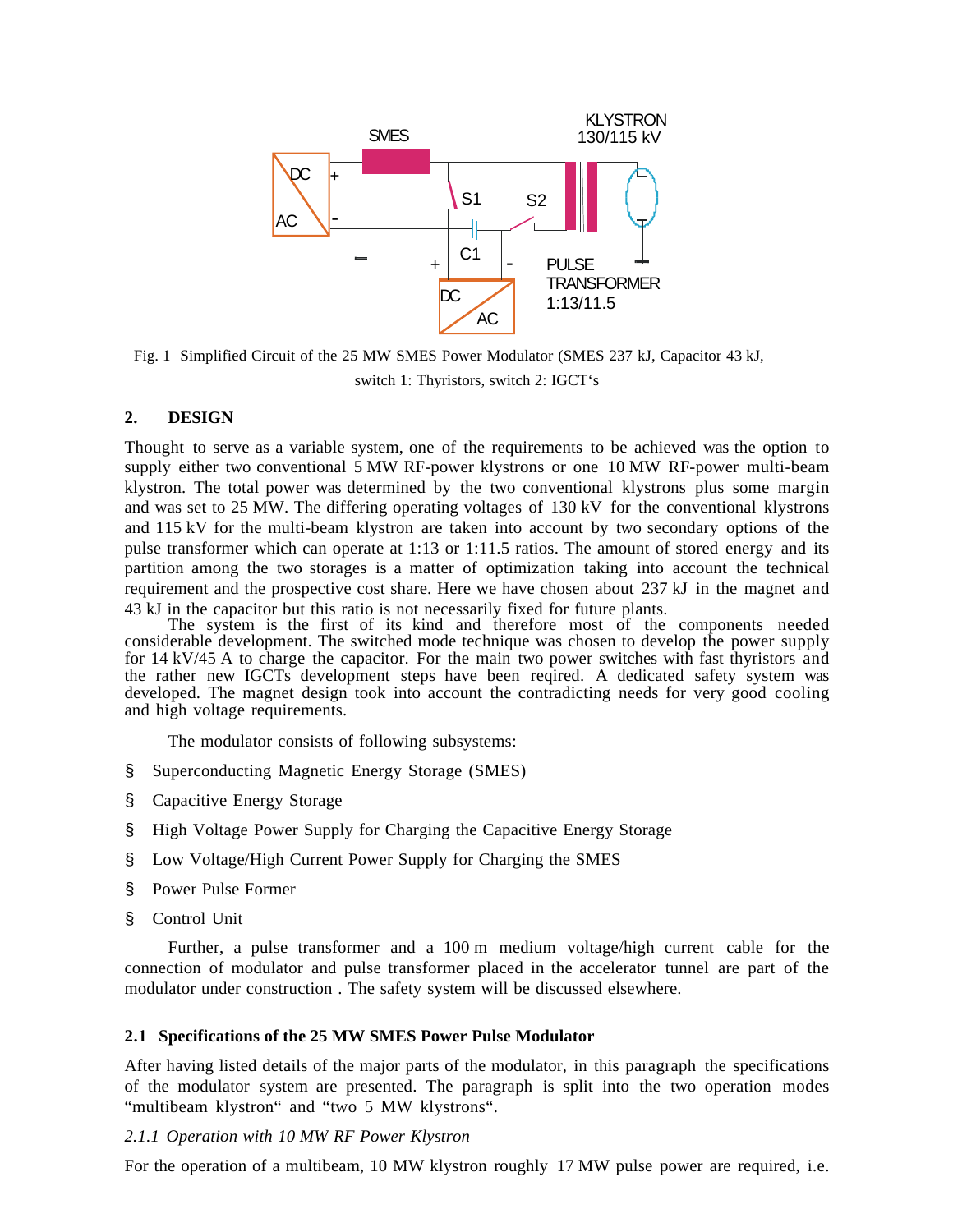of the modulator system are listed in Table 1. The inverse cathode voltage may not exceed 20 % of the pulse voltage at the klystron. The system SMES – Pulse Transformer must be equipped with safety circuits which guarantee a maximum of 20 J dissipated in the klystron in case of arcing. The life time of the modulator is required to reach 10 years or  $2x10^9$  pulses.

| Cathode voltage of klystron                  | typ. 110 kV, max. 115 kV            |
|----------------------------------------------|-------------------------------------|
| Cathode current                              | typ. 128 A, max. 136 A              |
| Voltage fluctuation                          | $\leq \pm 1$ %                      |
| Pulse duration                               | min. 0.3 ms, typ. 1.7 ms, max. 1.7  |
|                                              | ms                                  |
| Pulse rise time                              | $< 0.1$ ms                          |
| Pulse flat top (high voltage side, 98% -98%) | $> 1.4$ ms                          |
| Pulse repetition rate                        | min. 0.1 Hz, typ. 10 Hz, max. 10 Hz |
| Transformer ratio                            | 1:12                                |
| SMES current (incl. 3 % margin for the       | min. 49 A, typ. 1580 A, max. 1680   |
| magnetization of the pulse transformer)      | A                                   |

Table 1 Specifications of the modulator for the operation with a multibeam klystron

*2.1.2 Operation with two 5 MW RF Power Klystrons*

The modulator shall be capable of supplying two 5 MW klystrons simultaneously, i.e. the pulse has to be sufficiently powerful on the low voltage side to supply two pulse transformers which, in turn, serve the two klystrons. The given cathode current is that of a single klystron, while the given SMES current supplies both klystrons.(Table 2)

With respect to inverse cathode voltage, energy deposition at arcing condition, and life time the same specifications hold as for the multibeam klystron operation.

| Table 2                                                                          |  |
|----------------------------------------------------------------------------------|--|
| Specifications of the modulator for simultaneous operation of two 5 MW klystrons |  |

| Cathode voltage of klystron                  | min. 50 kV, typ. 125kV, max.<br>130 kV |
|----------------------------------------------|----------------------------------------|
| Cathode current                              | min. 22 A, typ. 90 A, max. 95 A        |
| Voltage fluctuation                          | $\leq \pm 1$ %                         |
| Pulse duration                               | min. 0.3 ms, typ. 1.7 ms, max. 1.7 ms  |
| Pulse rise time                              | $< 0.1$ ms                             |
| Pulse flat top (high voltage side, 98% -98%) | $> 1.4$ ms                             |
| Pulse repetition rate                        | min. 0.1 Hz, typ. 10 Hz, max. 10 Hz    |
| Transformer ratio                            | 1:13                                   |
| SMES current (incl. 3 % margin for the       | min. 590 A, typ. 2412 A, max. 2546     |
| magnetization of the pulse transformer)      | A                                      |

# **2.2 Circuit diagrams**

More detailed circuit diagrams are shown in Figures 2-1, 2-2 and 2-3. In addition, the cabinets and the SMES unit are marked by the broken lines (*LVRC* Low-voltage rectifier cabinet, *HVRC* High-voltage rectifier cabinet, *IC* Inverters cabinet, *ISC* Input supply cabinet, *SCC* SMES commutator cabinet, *PSC* Protection switch cabinet, *CESC* Capacitive energy storage cabinet, *IGCTSC* IGCT switch cabinet, SMES Superconducting magnetic energy storage).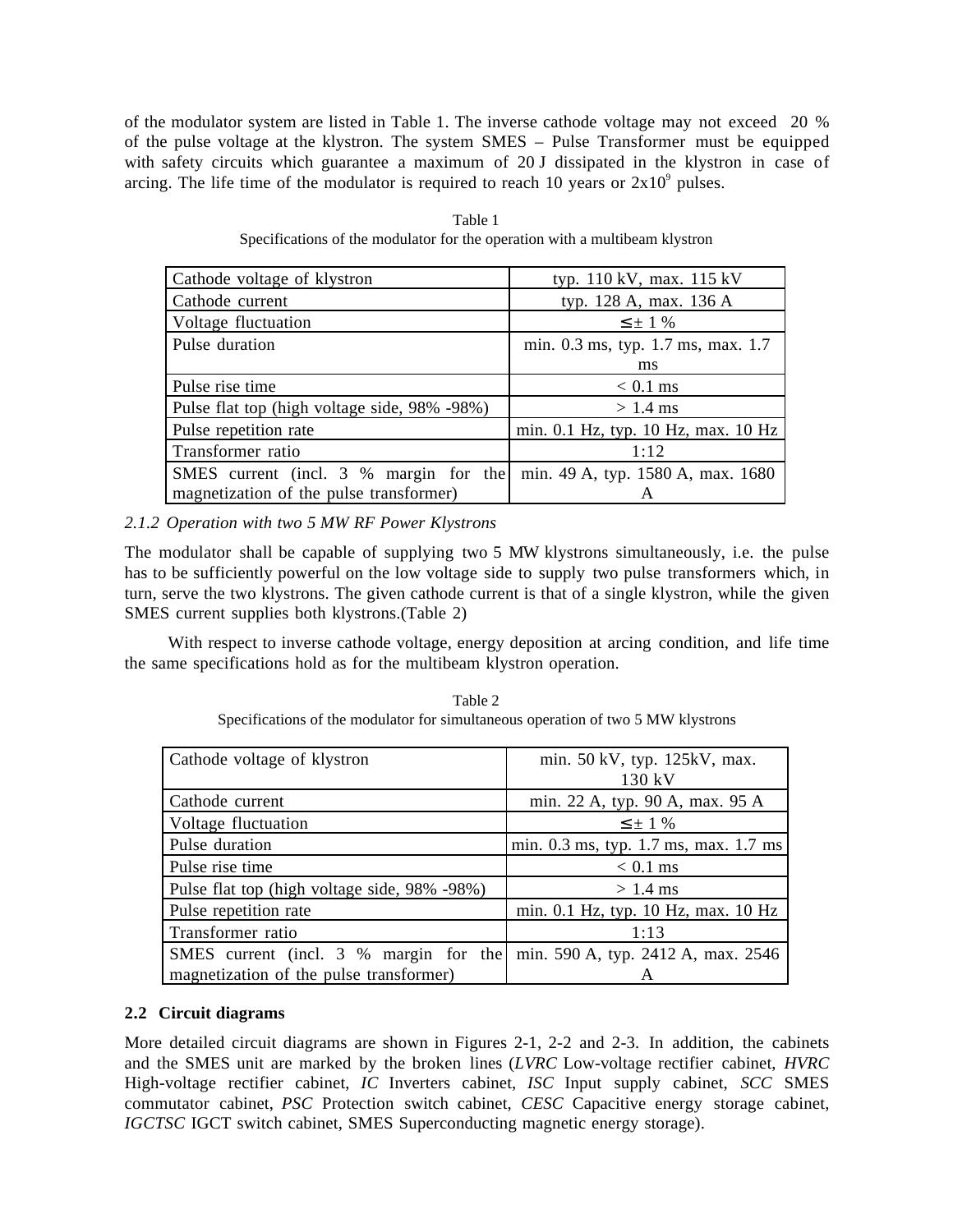

Fig. 2-1: Circuit diagram of the Low-Voltage Rectifier Cabinet (Power Supply for the SMES)



Fig. 2-2: Diagram of the High-Voltage Rectifier Cabinet and the Inverter Cabinet



Fig. 2-3: Diagram of cabinets SSC, CESC, PSC, IGCTC and the SMES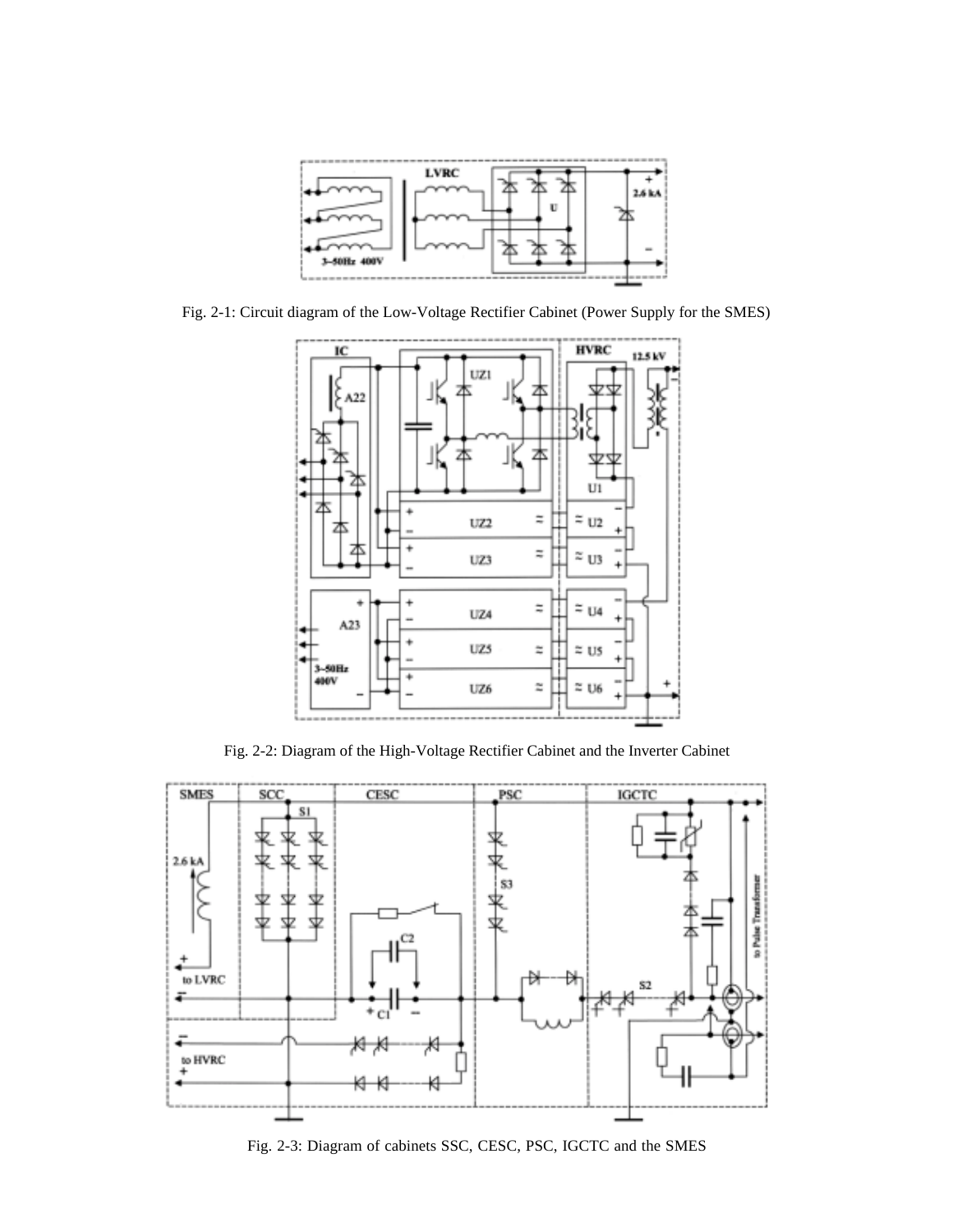#### **2.3 Energy Storages**

There are two energy storages in the system, a magnetic and a capacitive one. Various possibilities exist for design and construction of a superconducting magnet system storing the required amount of energy. Major boundary conditions to be observed, are a small fringing magnetic field in the environment of the system and the capability of fast pulsing without quench of the magnet. For the public the field is limited down to 0.5 mT which is set by the heart pacemaker disturbance limit. The stray field at the position of any superconducting cavity, however, may not exceed 0.05 mT in order to avoid disturbances in the cavities. For reasons of simplicity and cost, two solenoids are applied with antiparallel field orientation (Fig. 3). The choice of the superconductor was a balance between low losses and limited financial resources. Table 3 gives the parameters of the magnets. Details of the superconductor can be found in [4].



Fig. 3 SMES magnet system; 2 solenoids with antiparallel field in their cryostat ( $\varnothing$  1.25 m).

Table 3 Magnet System Parameters

| Inductance                         | $70 \text{ mH}$ |
|------------------------------------|-----------------|
| Maximum current @ normal operation | 2,600 A         |
| Maximum voltage @ normal operation | 7 kV            |
| Maximum field $@$ 2,600 A          | 4 T             |
| Maximum dB/dt over 1.7 ms          | 100 T/s @ 10 Hz |
| Stored energy $@$ 2,600 A          | 237 kJ          |
| Coil outer diam.                   | 301 mm          |
| Coil length                        | 382 mm          |
| Number of coils                    |                 |

The introduction of a capacitor as a second energy storage besides the SMES adds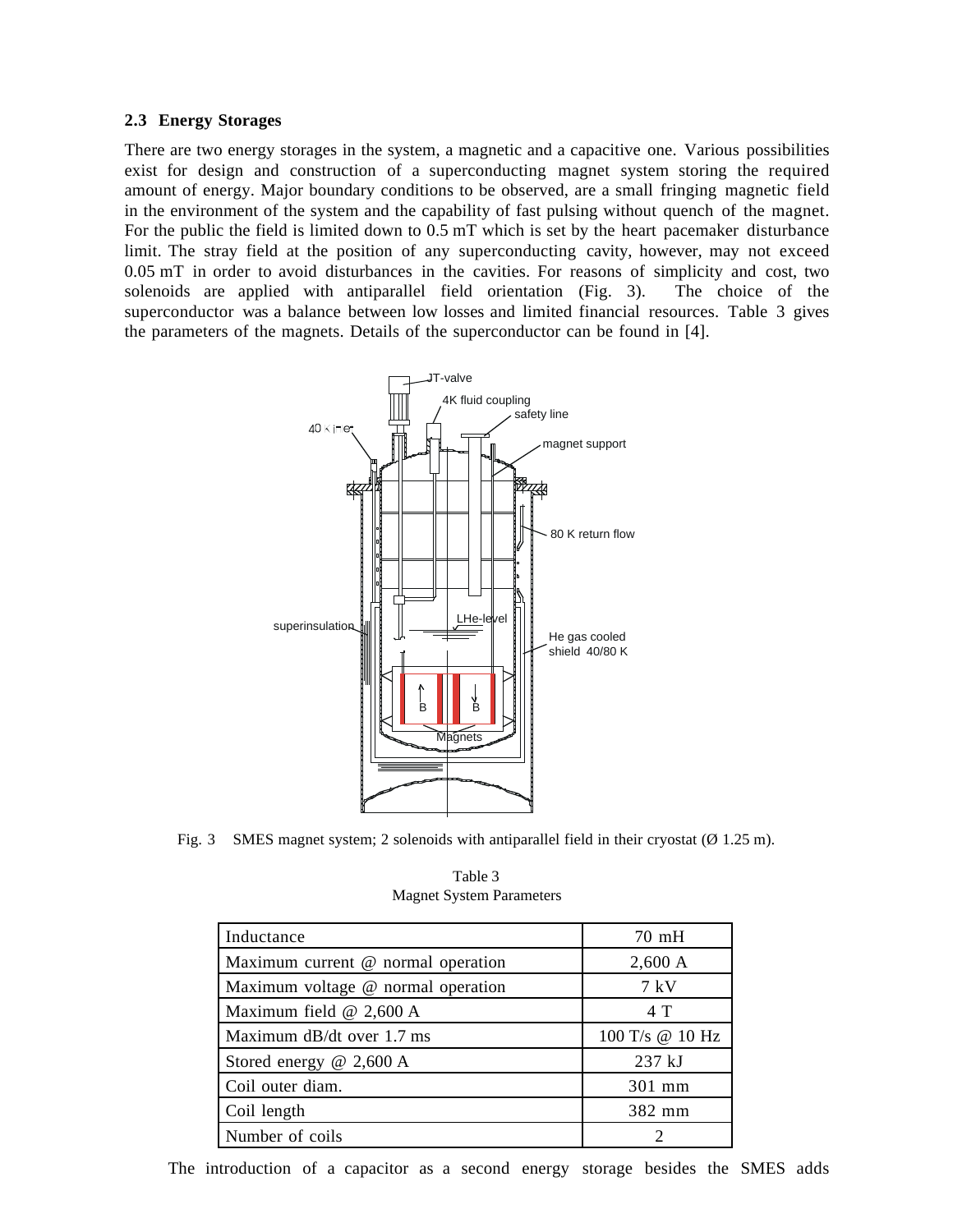helps to shape the pulse flat top. The parameters of the capacitive energy storage are listed in Tab. 4.

| Table 4                   |
|---------------------------|
| Capacitive Energy Storage |

| Capacitance $\omega$ operation with 2 x 5 MW klystrons | $600 \mu F$       |
|--------------------------------------------------------|-------------------|
| Capacitance @ operation with 1 multi-beam klystron     | $375 \mu F$       |
| Maximum voltage @ normal operation                     | $13.5 \text{ kV}$ |

## **2.4 High Voltage Power Supply**

The high voltage power supply for charging the capacitors has been designed to operate in the switched mode. Correspondingly weight and size are significantly reduced compared with conventional designs. The parameters of the power supply are listed in Table 5. The power supply is made of two identical parts. One half is sufficient for the operation with one klystron and for this kind of initial operation the second half represents redundancy. For operation with one multibeam klystron both halves will operate to reach full klystron design data, but one half is even capable of operation at about 80 % of the multibeam klystron data.

Table 5 High Voltage Power Supply

| Rated output voltage                                     | 14 kV             |
|----------------------------------------------------------|-------------------|
| Rated output current (average)                           | 45 A              |
| Maximum error for set voltage before pulse initiation,   | $\leq \pm 0.5 \%$ |
| from pulse to pulse, and from one switch on to the other |                   |
| Input voltage                                            | 400 V $\pm$ 5 %   |
| Input current, rms                                       | $<$ 715 A         |
| $\cos$                                                   | $\geq 0.99$       |
| Power factor                                             | $\geq 0.94$       |

# **1.5 Low Voltage/High Current Power Supply**

This power supply serves the SMES. For flexibility reasons and margins, the output of this part of the demonstrator system offers double of the required voltage. The design of the power supply is conventional. A list of parameters is given in Table 6. The two output voltages of 27.5 and 55 V have been chosen in the sense that 27.5 V would be sufficient for the modulator and the extra voltage has been reserved for modulator test purposes and a margin for testing other concepts.

Table 6 Low Voltage/High Current Power Supply

| Rated output voltage                                                                                               | 27.5/55 V         |
|--------------------------------------------------------------------------------------------------------------------|-------------------|
| Rated output current (average)                                                                                     | $2,600 \text{ A}$ |
| Maximum error for set current before pulse initiation,<br>from pulse to pulse, and from one switch-on to the other | $\leq \pm 0.2 \%$ |
| Input voltage                                                                                                      | 400 V $\pm$ 5 %   |
| Input current, rms                                                                                                 | $<$ 130 A         |
| $\cos$                                                                                                             | $\geq 0.89$       |
| Power factor                                                                                                       | $\geq 0.85$       |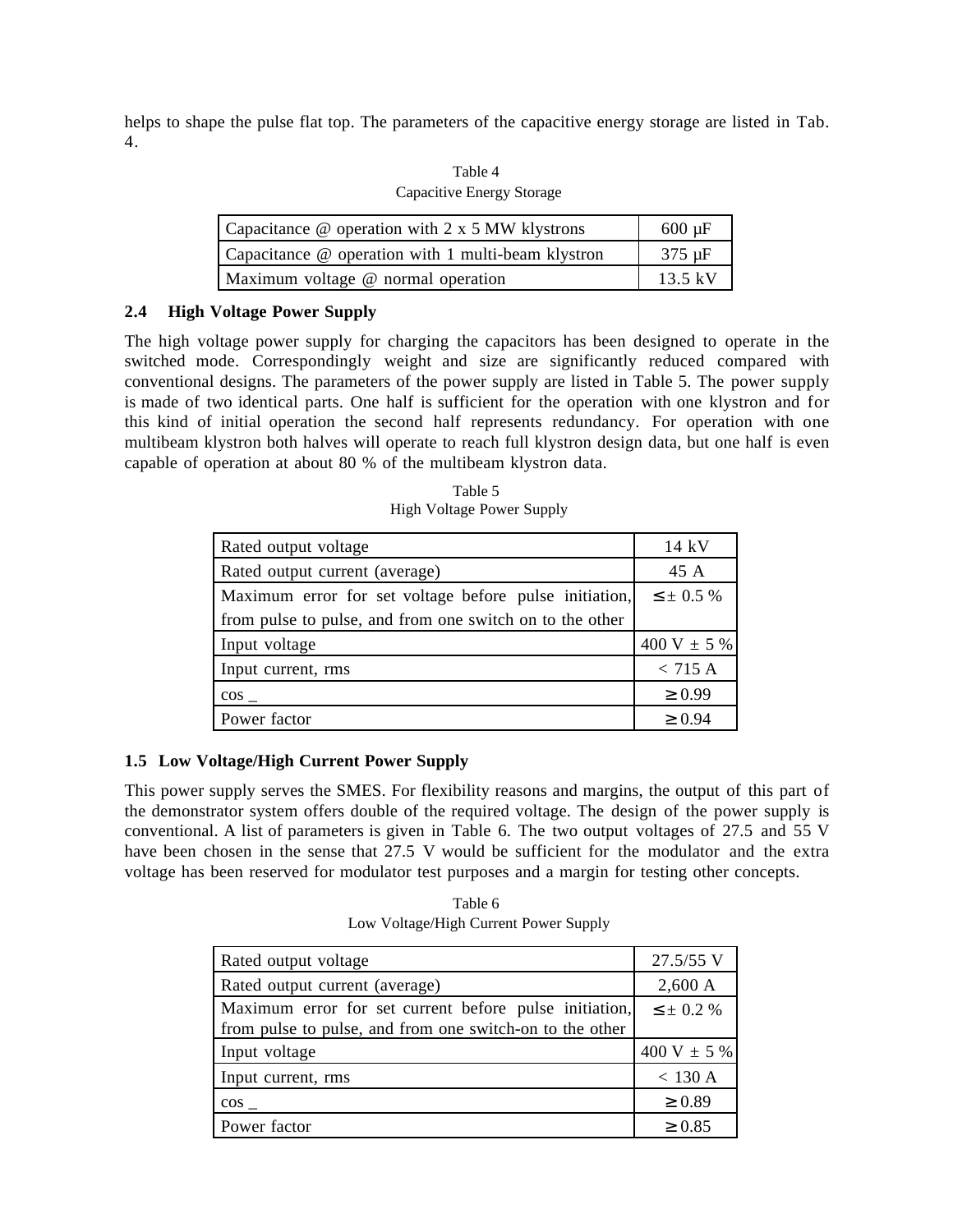### **1.6 Interlock and Protection System**

Similar to the existing bouncer modulators a 4 categories interlock system is adapted. In addition to the signals from the control system of the modulator, the SMES thyristor switch and the protection switch trigger themselves in case of emergency through V<sub>anode-cathode</sub> and dV<sub>anode-cathode</sub> /dt exceeding specified limits. The IGCT switch will be equipped with electric circuits prohibiting undesired repeated triggering during switch off. Further protection measures are foreseen on the high voltage side of the pulse transformer [5].

### **1.7 Control System**

The modulator is equipped with local and remote controls. The two power supplies for the two energy storages are operated as a single unit and are controlled by a common control signal. The SMES modulator gets a control system connection to the TESLA accelerator which uses the present DESY developments (DOOCS software and corresponding hardware). Adaptions and additions required for the SMES modulator are being made at FZK in close cooperation with DESY.

# **3. STATUS**

In this paragraph the various components of the modulator are discussed with respect to their status. "Components" does not mean only the single modules like switches but also the cabinets forming the power part of the modulator. Figure 4 shows the arrangement of modulator cabinets.

Three test arrangements mentioned below have been designed together with ESTEL and (partially) erected at Tallinn: 1. the LVPS-DTA (low voltage power supply test arrangement, 2. the HVPS-DTA (high voltage power supply dynamic test arrangement) and 3. the 10 MW MTA (modulator test arrangement). The intention of development and construction of these dedicated systems is early testing as close to the specifications as possible.



Fig. 4 Side and top view of the power parts of the modulator; partition into cabinets (*LVRC* Low-voltage rectifier cabinet, *HVRC* High-voltage rectifier cabinet, *IC* Inverter cabinet, *ISC* Input supply cabinet, *SCC* SMES commutator cabinet, *PSC* Protection switch cabinet, *CESC* Capacitive energy storage cabinet, *IGCTSC* IGCT switch cabinet, SMES Superconducting magnetic energy storage). At the right front door of the ISC a microprocessor is integrated for local control. Not shown are the pulse transformer, the 100 m pulse power cable, and the remote control unit.

### **3.1 Switches**

The thyristor switch (S1 in Fig. 1) has been tested at ESTEL including self triggering operation at  $V_{\text{anode-cathode}} \ge 10 \text{ kV}$  and at 2.5 kV/ $\mu$ s  $\ge$  (dV<sub>anode-cathode</sub> /dt)  $\ge 1.2$  kV/ $\mu$ s. Next steps are the acceptance test as well as a dynamic test with the 10 MW MTA.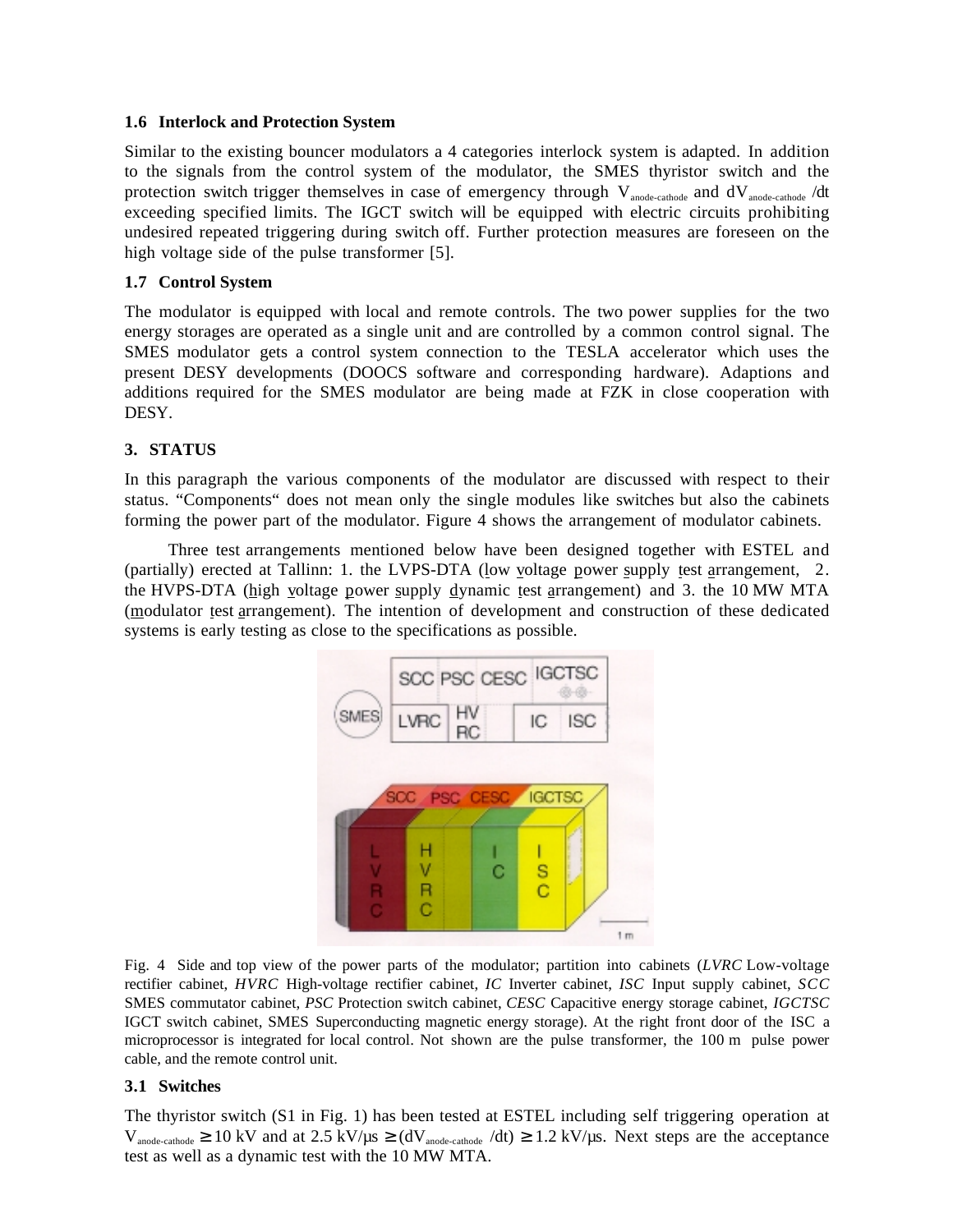The protection thyristor switch (S3 in Fig. 2-3) has been tested preliminarily using types of thyristors similar to the final ones.

The charging thyristor switch (cf. cabinet CESC in Fig. 2-3) will be used in connection with the charging of the capacitor. The switch has been tested to full average current of 45 A and full voltage of 14 kV. A dynamic test is foreseen within the 10 MW MTA.

A development programme has been performed for the IGCT switch S2 (cf. Fig. 1 and 5) by PPT and ABB in cooperation with FZK and IbK. Improvements have been achieved, e.g., with respect to the snubber design and the disturbance sensitivity of the control circuits. The acceptance test is planned for May 2001.



Fig. 5 View of the IGCT switch during pre-testing on the manufacturer's site.

# **3.2 Cabinets SCC, CESC, PSC, IGCTSC**

The SCC containing e.g. the SMES Thyristor Switch has been tested. The construction of CESC has been started. The design of the PSC is finished. After their initial testing these cabinets will be tested dynamically as a part of the 10 MW MTA test arrangement. The specification of the IGCTSC is about being finished. It will be tested together with all other components at Karlsruhe.

# **3.3 Power Supplies**

The Input Supply Cabinet (ISC) and the Inverter Cabinet (IC) were successfully tested. The acceptance test of the Low-Voltage Rectifier Cabinet (LVRC), the supply of the SMES, had successfully been performed. Initial tests of the HVRC showed overvoltages which were detected and removed. Testing of this PS results to date in a maximum output of 100 kW average power. Further tests are reported in sections 3.5 and 3.6. A view of completed cabinets is shown in Fig. 6 (at the right side the opened front door of the ISC with the built-in microcomputer and emergency button, next are the ISC with removed side door, IC, HVRC, LVRC)

# **3.4 SMES**

A test coil has been built at FZK Karlsruhe and successfully tested with respect to maximum current, pulse operation, AC losses, and current distribution in the strands of the superconducting cable [4]. The two original coils for the modulator system have been manufactured at FZK and are being mounted into their cryostat which has been tested with good cryogenic results of less than 3 W static losses (without magnet and current leads).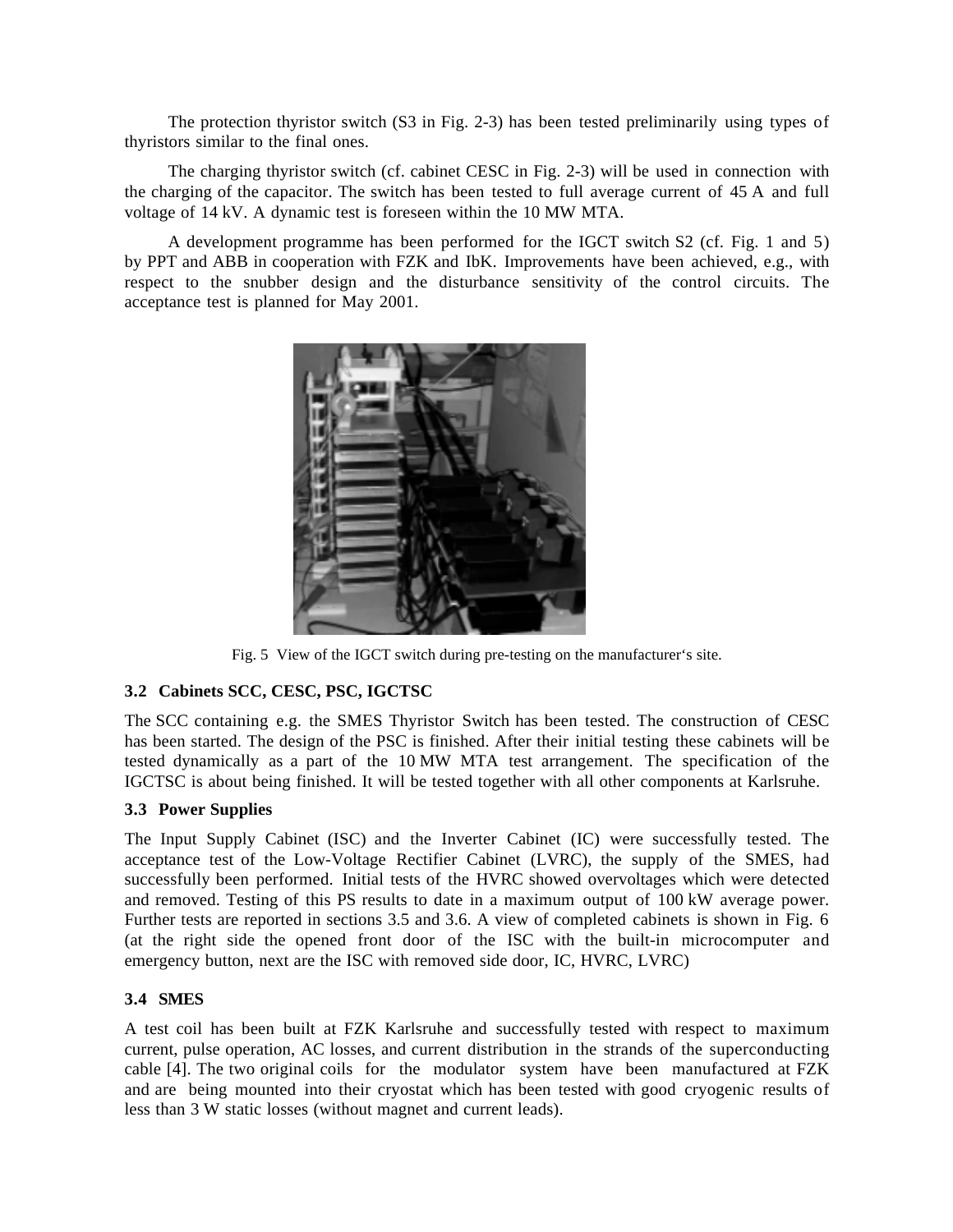Fig. 6 View of completed cabinets of the SMES Modulator



### **3.5 Dynamic Test of the Low-Voltage Power Supply**

The test of the low-voltage power supply (LVPS-DTA) was performed with two inductive loads of 5 mH and 46 mH, respectively. Taking into account the availability of choke coils at ESTEL, Tallinn, a simulation of the specified working regimes of the power supply was performed with

1) currents of 1000 A and 2000 A @ 5 mH load, and 2) currents of 100 A and 750 A @ 46 mH load.

For the test, the 55 V output voltage option was used.



Fig. 7 Current in the load (46 mH).  $I_{max} = 650$  A,  $\Delta I = 50$  A, T = 1 s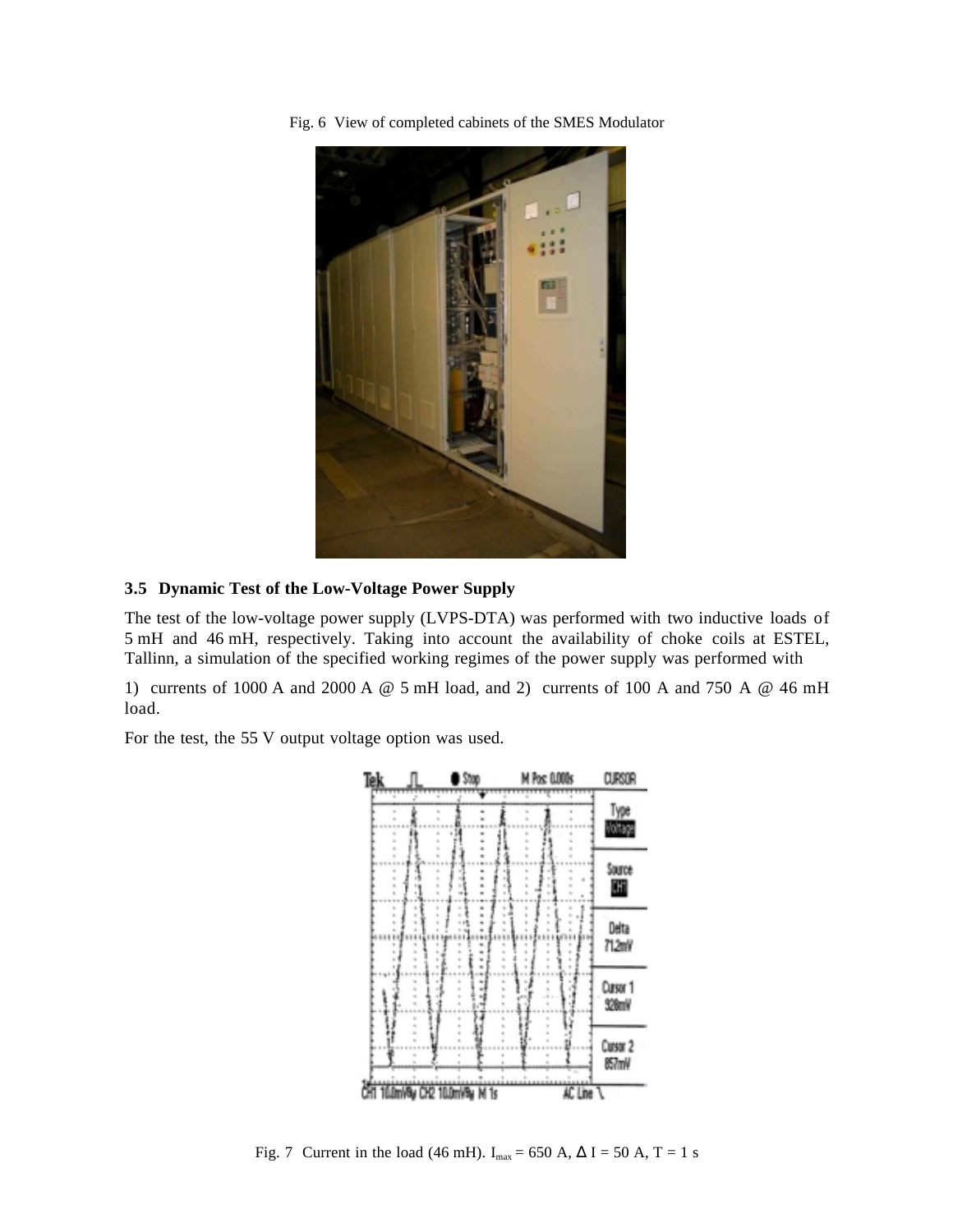For the investigation of the dynamic properties and the precision of the SMES charging system a special programme has been generated for a microprocessor integrated in the power supply. This programme allows periodical variation of the current in the load under the aforementioned conditions (cf. Fig. 7). The time intervals could be varied between 0.1 s up to 10 s. Increasing current simulates charging of the SMES of the modulator. The error of the load current was measured.

At periodical variation of the current, the maximum load currents did not vary more than 0.15 % from cycle to cycle for the load of 46 mH and up to 750 A.

# **3.6 Dynamic Test of the High-Voltage Power Supply**

### *3.6.1 Goals*

The goals of the dynamic test of the high-voltage power supply (HVPS-DTA) were:

- Demonstration of the operation in working regimes of the power supply close to those specified for the modulator test including maximum power
- § Investigation of the stability of the output voltage from pulse to pulse
- § Investigation of the maximum power consumed by the power supply
- § Investigation of the stability of the consumed power during one period.
- § Investigation of the stability of the consumed power during one period.

#### *3.6.2 Principle of operation*

For the dynamic test the circuit of the simplified diagram of Fig. 8 was built up. The system works as follows:



Fig. 8 Simplified circuit diagram for the dynamic test of the High-Voltage Power Supply (HVPS-DTA)

The starting position of the two switches S1 and S2 in the period between the discharge pulses of the capacitive energy storage is "open", the power supply under test PS1 charges the energy storage up to the desired voltage. (The capacitance C1 corresponds to the capacitive energy storage of the SMES modulator, i.e. 300 or 600 µF, depending on mode of operation). Simultaneously, the additional power supply PS2 charges the additional capacitance C2 up to a voltage which exceeds the voltage of C1 by 10 % to 20 %.

At the start of the pulse, switch S1 is closed and C1 is discharged via the power load resistor R1. When the desired depth of discharge of C1 is reached, the switch S2 is closed. This action leads to a voltage drop at R1 higher than the voltage at C1 with the result that S1 opens by itself. The parameter of the elements of the circuit were chosen in such a way that the anode of switch S1 gets a negative voltage for a longer duration than the "circuit commutated turn-off time" of the thyristors of this switch. During the discharge of energy storage C2 over the load resistor R1 the additional power supply PS2 is blocked ensuring reliable function of S2. After complete discharge of C2 switch S2 opens by itself again and the procedure of the pulse generation is repeated.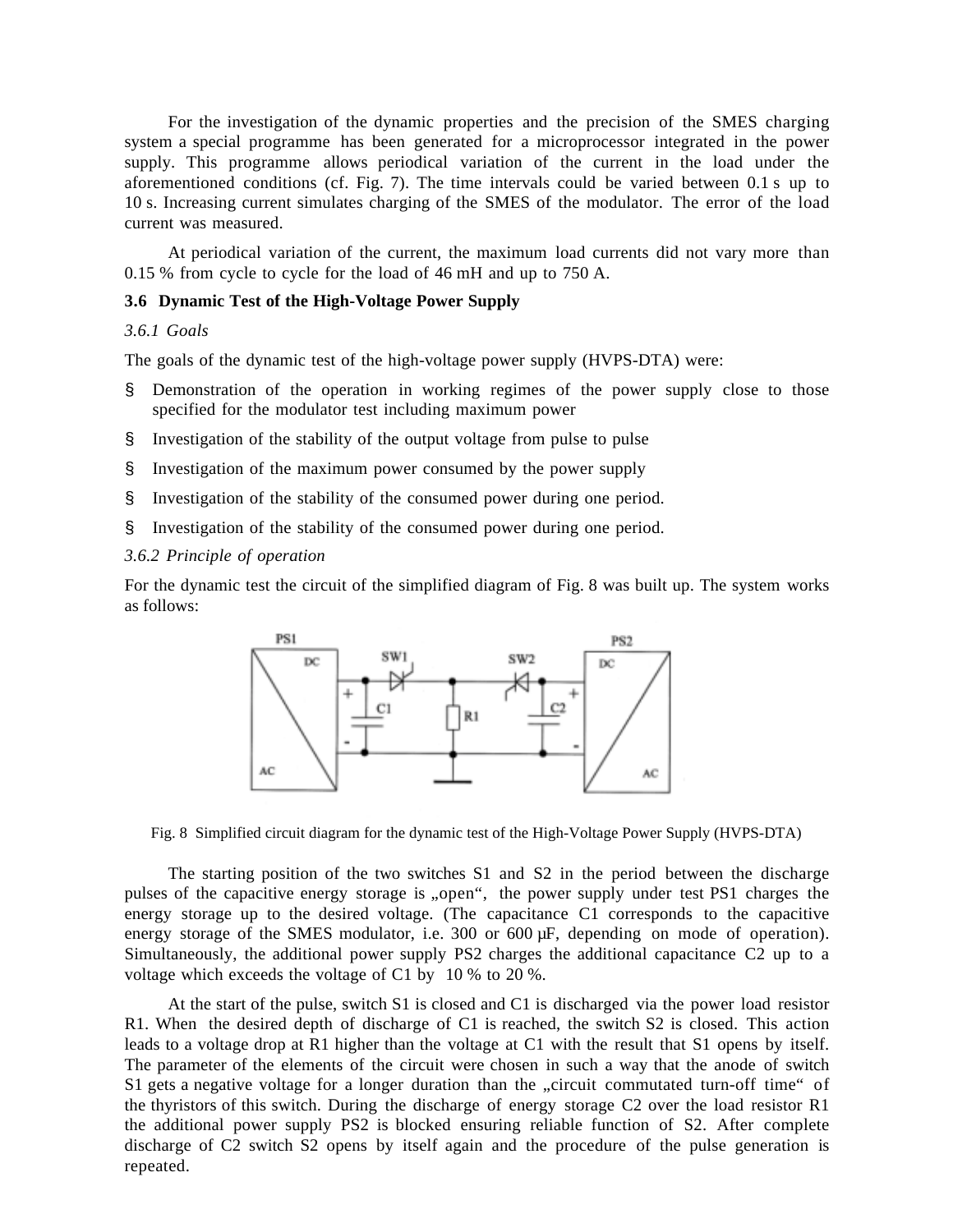# *3.6.3 Results*

Presently following regimes of operation have been reached, with a capacitor of 525  $\mu$ F applied:

| Charging voltage         | $11.5 \text{ kV}$ |
|--------------------------|-------------------|
| Depth of discharge       | 5.75 kV           |
| Rate of pulse repetition | $10$ Hz           |
| Average power            | 260 kW            |

### **4. CONSTRUCTION AND TEST OF TWO 1 MW AND 10 MW MODULATOR MODELS**

Applying original components of the SMES Modulator and additional dedicated components, a modulator test arrangement (MTA) for the dynamic test of the modulator up to a power of 1 MW has been designed together, built and tested at ESTEL, Tallinn. This test arrangement enabled us to perform a full test of functions of the modulator at 1 MW. An upgrade version of roughly 10 MW is under construction. Further components such as IGCTSC, SMES, 100 m cable, and pulse transformer will be added at Karlsruhe.

## **4.1 1 MW MTA**

### *4.1.1 Goals*

The goals of the 1 MW test arrangement were:

- § Demonstration of the function of the SMES modulator.
- § Dynamic test of the SMES Thyristor Switch including the investigation of the distribution of the currents in the parallel operated thyristors.
- § Construction and test of the control system of the 10 MW MTA
- *4.1.2 Principle of operation*

A simplified circuit diagram is shown in Fig. 9. The system works as follows:



Fig. 9 Simplified circuit diagram for the 1 MW modulator test arrangement (PS1 is the modulator high-voltage power supply, PS3 is the modulator low-voltage power supply, PS2 is an extra power supply made available by ESTEL, Dr1 is a normal conducting inductance simulating the SMES, L1 replaces the leakage inductance of the pulse transformer, S1 is the SMES thyristor switch, S2-1 and S2-2 together simulate the operation of the IGCT switch)

The starting position of the two switches S2-1 and S2-2 in the period between the discharge pulses of the capacitive energy storage is "open", switch S1 is closed, the original modulator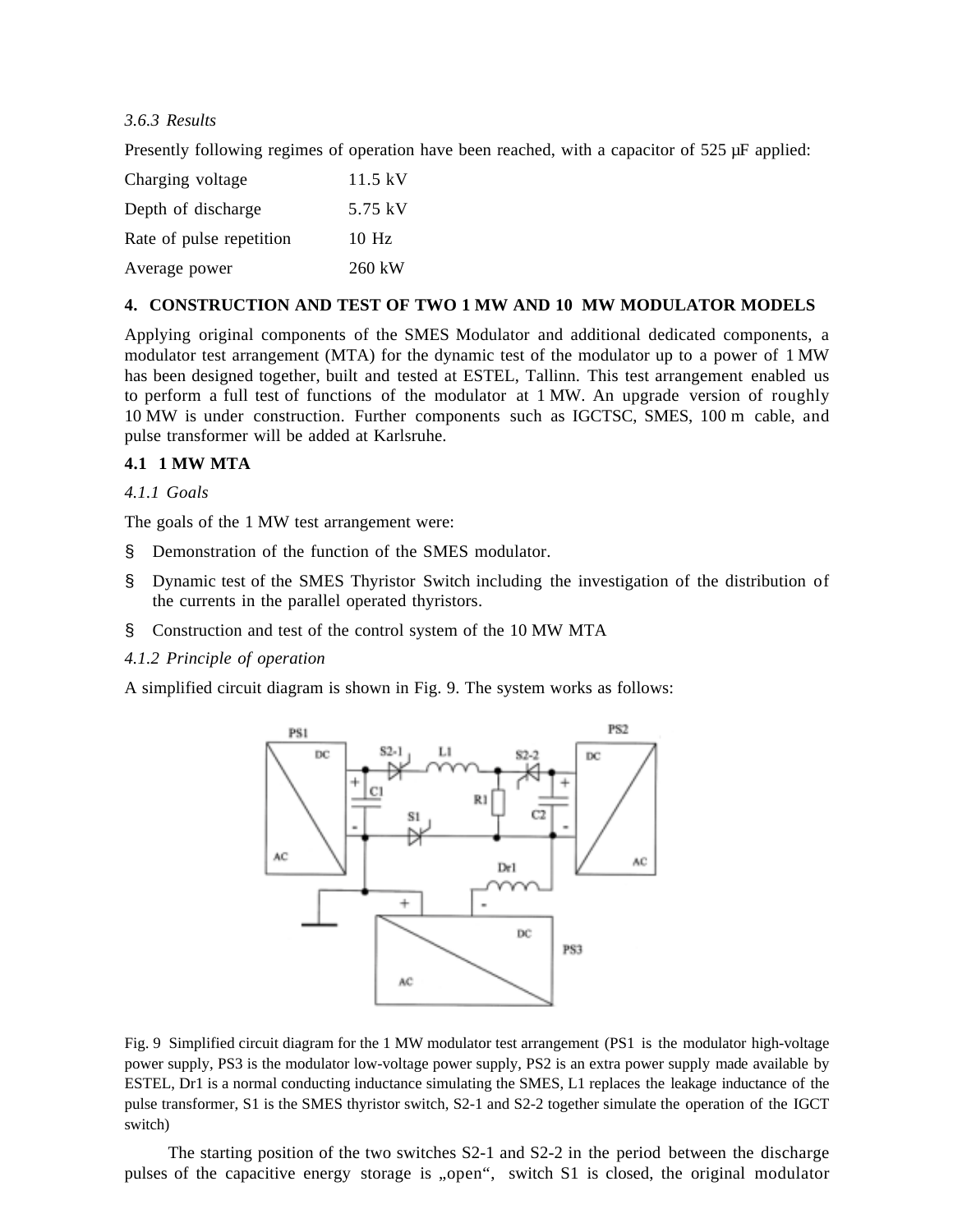power supply PS1 charges the energy storage up to the desired voltage, the additional power supply PS2 charges the additional capacitance C2 up to a voltage which exceeds the voltage of C1 by 10 % to 20 %, and the original modulator power supply PS3 charges the choke coil Dr1 representing the SMES up to the desired current.

For the start of the pulse the switch S2-1 is closed and C1 is discharged via S2-1, the power load resistor R1, and inductance L1 simulating the leakage inductance of the pulse transformer. When the desired current in the load is reached, i.e. the current in the load equals the current in the choke coil, original modulator switch S1 opens by itself and keeps open during the pulse. When the required depth of discharge of C1 is reached, the switch S1 is closed shorting the choke coil. After closure of S2-2 the voltage drop at R1 exceeds that of C1 with the result that the current in L1 is reduced to zero and the switch S2-1 opens by itself.

The parameter of the elements of the circuit were chosen in such a way that the anode of switch S2-1 gets a negative voltage for a longer duration than the "circuit commutated turn-off time" of the thyristors of this switch. During the discharge of energy storage C2 over the load resistor R1 the additional power supply PS2 is blocked ensuring reliable function of S2-2. After complete discharge of C2 switch S2-2 opens by itself and the procedure of pulse generation is repeated.

As the IGCT switch was not available yet, the combination of the two switches S2-1 and S2- 2 simulates the IGCT operation and enabled us to investigate the function of the other components of the modulator.

#### *4.1.3 Results*

The 1 MW modulator model was tested successfully including the built-in control system and the SMES Thyristor Switch S1. The currents in the parallel paths of the thyristors of the SMES Thyristor Switch S1 were equally distributed within an accuracy of about 10 %. Following regimes have been reached: Charging voltage 3.5 kV; Current in the load 250 A. An example of measured current traces of the thyristor switches S2 and S1 are shown in Fig. 10.



Fig. 10: Currents in the thyristor switches S2-1 (trace1) and S1 (trace 2) of the 1 MW MTA (larger time unit 50 µs, larger current unit 100 A)